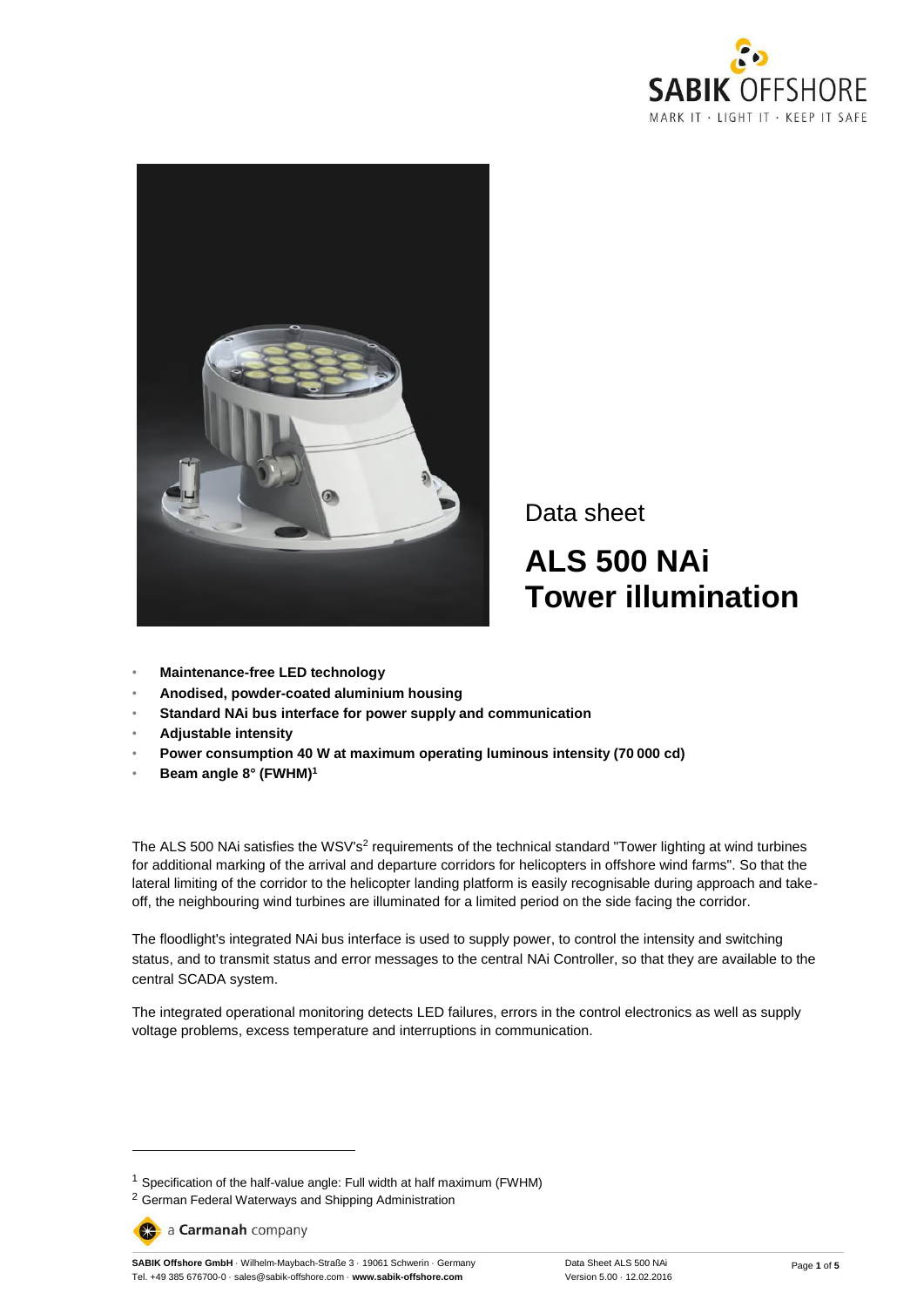

# **Technical Data**

## **Dimensions, weight**







| <b>Diameter optics</b> | $155 \text{ mm}$ |
|------------------------|------------------|
| Diameter mounting foot | 230 mm           |
| Height                 | $130$ mm         |
| Weight                 | 2.72 kg          |

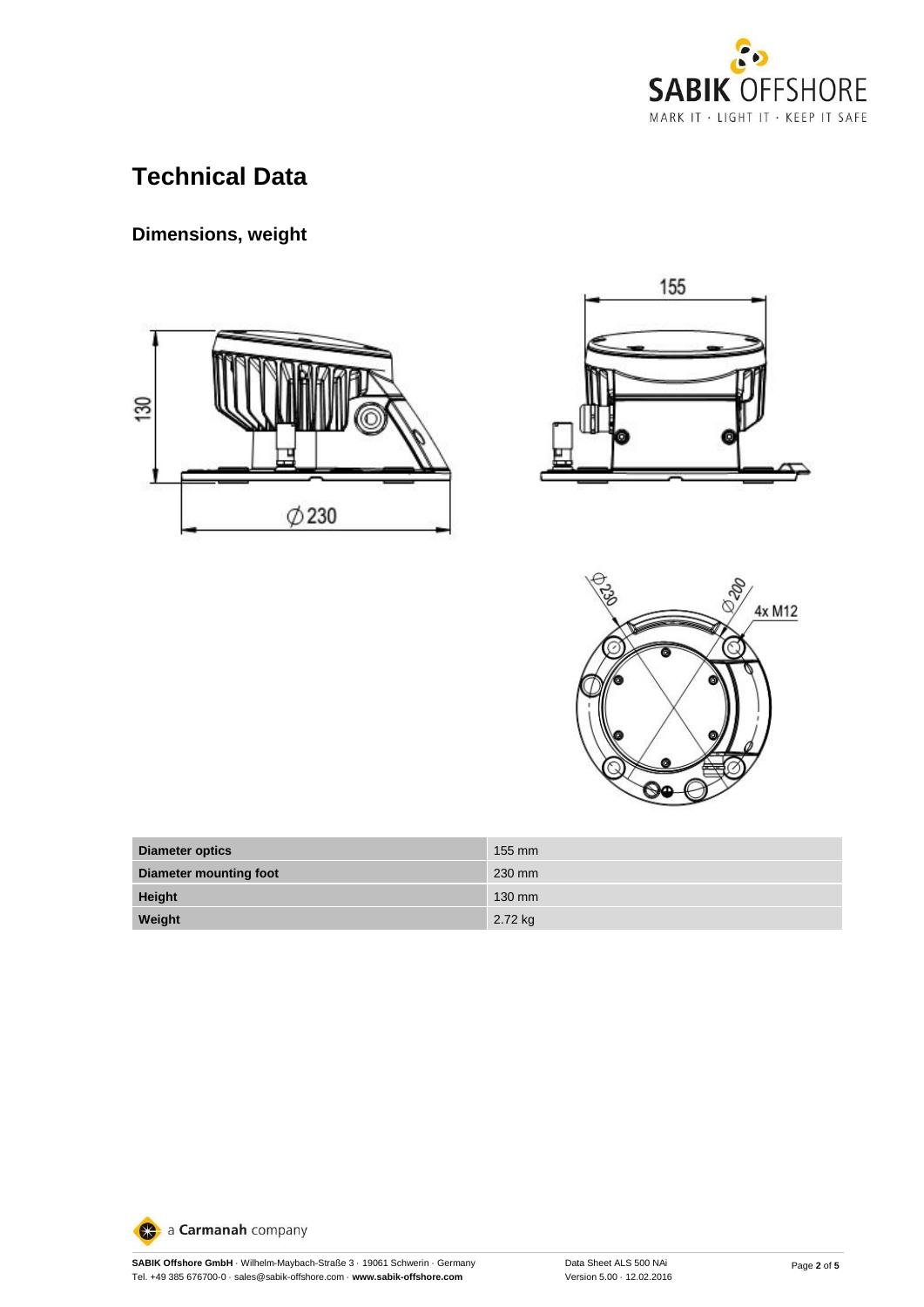

#### **Electrical connection**



| <b>Electrical connection</b>                          | Spring terminal block, max. 2.5 mm <sup>2</sup> |
|-------------------------------------------------------|-------------------------------------------------|
| Operating voltage $V_{\text{IN}}$                     | 19 to 36 V DC                                   |
| Power consumption $(V_{IN}=24$ V DC - max. intensity) | 40 W                                            |

### **Optical system**

| Light colour                                        | 4750 K    |
|-----------------------------------------------------|-----------|
| Maximum luminous intensity (along the optical axis) | 70 000 cd |
| Beam angle                                          | 8° FWHM   |

## **Reliability**

| <b>MTBF Electronics</b>     | 2 130 000 h |
|-----------------------------|-------------|
| <b>Minimum LED Lifetime</b> | 60 000 h    |

#### **Environmental conditions**

| <b>Regulations</b>                                     | IEC 60945, device type 'exposed' |
|--------------------------------------------------------|----------------------------------|
| Ambient temperature (operation)                        | $-40$ to 55 °C                   |
| Ambient temperature (storage / transport)              | $-40$ to 70 °C                   |
| Humidity (operation / storage / transport)             | max, 95 % acc, to IEC 60945      |
| Atmospheric pressure (operation / storage / transport) | 80 kPa to 108 kPa                |
| Degree of protection (acc. to IEC 60529)               | <b>IP67</b>                      |
| <b>Protection class</b>                                | Class III                        |

### **Mechanical requirements**

| Vibration testing sinusoidal vibrations | acc. to IEC 60945 |
|-----------------------------------------|-------------------|
|-----------------------------------------|-------------------|

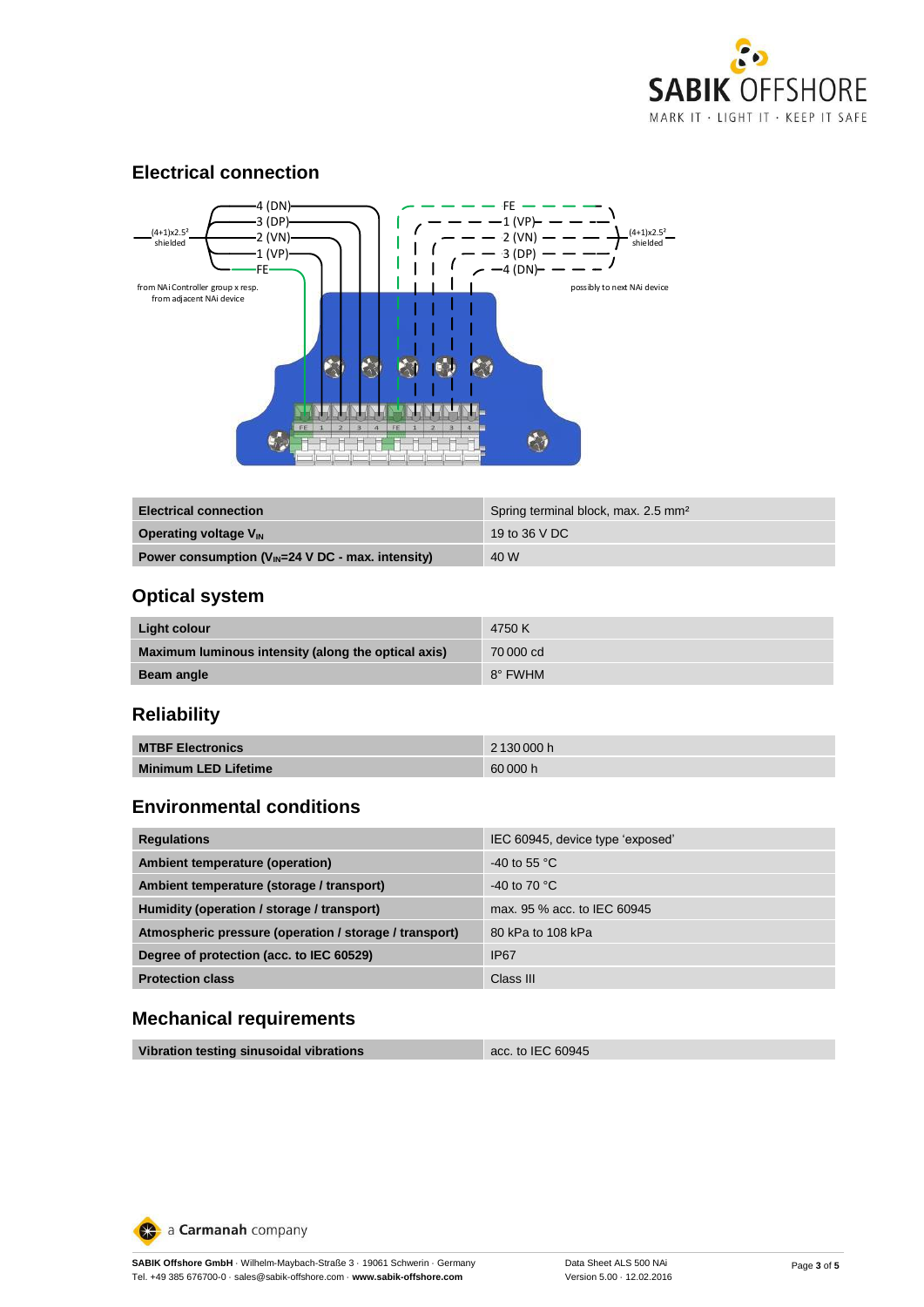

| <b>EMC requirements</b>                                         |                                | <b>Applied standard</b>                             | Test standard / Test criteria                                                     |
|-----------------------------------------------------------------|--------------------------------|-----------------------------------------------------|-----------------------------------------------------------------------------------|
| <b>EMC</b> emission                                             | Radiated interference emission | EN 60945:2002                                       | IEC/CISPR 16-2-3:2010<br>Measuring distance 3 m                                   |
| <b>EMC immunity</b>                                             | Electrostatic discharge (ESD)  | EN 60945:2002                                       | IEC 61000-4-2:2008<br>Criterion B<br>8 kV air discharge<br>6 kV contact discharge |
|                                                                 | <b>Electromagnetic fields</b>  | EN 60945:2002                                       | IEC 61000-4-3:2010<br>Criterion A<br>Field strength 10 V/m                        |
|                                                                 | <b>Fast transients (burst)</b> | EN 60945:2002                                       | IEC 61000-4-4:2012<br>Criterion B<br>All connections:<br>Test voltage 1 kV        |
| High energy transients (surge)<br><b>Conducted interference</b> | EN 61000-6-2:2005              | IEC 61000-4-5:2005<br>1 kV on NAi bus line (shield) |                                                                                   |
|                                                                 |                                | EN 60945:2002                                       | IEC 61000-4-6:2008<br>Criterion A<br>All connections:<br>Test voltage 10 kV       |

## **EMC compliance**

# **Components**



- 
- 4. Housing cover for socket with
- 7. Device foot with integrated socket and third cable gland M20 or blanking plug on the bottom side

**Note:** All housing components including the cable glands satisfy the IP67 degree of protection requirements according to IEC 60529. During connection and assembly, ensure that no moisture or dirt penetrates into the open socket.

| <b>EMC</b> cable gland <sup>1)</sup> | Size      | for cable diameter | Key width |
|--------------------------------------|-----------|--------------------|-----------|
|                                      | M20 x 1.5 | $7.5 - 14.0$ mm    | 24 mm     |
| <sup>1)</sup> Typ: HELUTOP® MS-EP4   |           |                    |           |